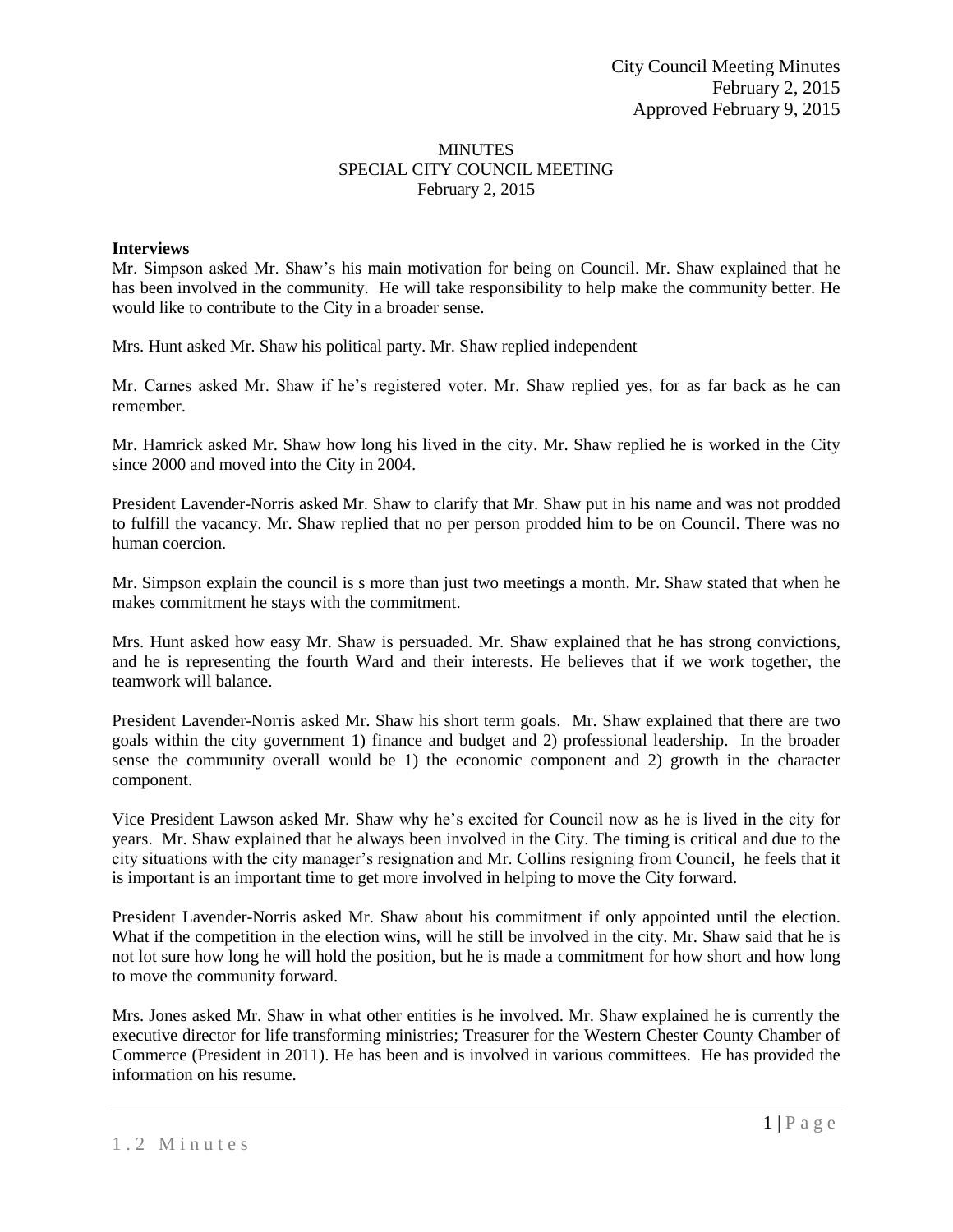## **Call to Order**

President Lavender-Norris called the meeting to order at 6:12 p.m. and welcomed everyone to the meeting. Council members present were President Linda Lavender-Norris, Council Vice President Marie Lawson, Mssr, Joseph Hamrick, Edward Simpson, Mrs. C. Arvilla Hunt, and Mrs. Ingrid W. Jones. Staff members present included City Solicitor John Carnes, Fire Administrator Nick Saites, and Police Chief John Laufer.

## **Citizens' Hearings –** *Regular Action Items Only* **(3 Minutes)**

There were no citizens' hearings on regular action items at this time.

Mr. Simpson made a motion to close citizens' hearings on regular action items only; Mrs. Hunt seconded the motion. Motion passed 6-0.

## **Regular Action Items**

1. Receive and consider candidate to fulfill the  $4<sup>th</sup>$  Ward Council Vacancy President Lavender-Norris announced there were two candidates but the other person will be running in the election.

Mr. Simpson made a motion to appoint Bill Shaw to fulfill the  $4<sup>th</sup>$  Ward City Council Vacancy; Mr. Hamrick seconded the motion. Motion passed 5-1. Mrs. Jones was the dissenting vote.

## **Council Comments**

Mr. Hamrick said he was disheartened by the meeting for the Train Station. PennDot is controlling the money and it has become a political nightmare. There is nothing taking place. The RDA has done everything they can. There is no timeline for the completion of the Train Station.

Mrs. Jones thanked everyone for attending the meeting and wished them a goodnight.

Mr. Simpson thanked everyone for attending the meeting. He explained the City of Coatesville was originally first up for the Train Station, now we are the third, since the RDA and CCEDC are slowly being pushed aside. He congratulated and welcomed Mr. Shaw to City Council.

Mrs. Hunt welcomed Mr. Shaw aboard. When she first came on Council, the Veledrome was the big hoopla. The train Station was supposed to be done in 2015. She stated we need to show togetherness as a council government. When the government is divided, they will not look at us. We need a connected front were administration and Council work together. She wished everyone a good night.

Mr. Shaw thanked everyone for their confidence. He thanked God first and foremost and then his wife for her support. He thanked all for the faith people have given him to move forward. He's really excited to begin Council. It is time for the community to work together. We need to work together, set a bar, and set expectations. A goal is to figure out what attracts people to come into the city. He's thrilled to join Council and truly looks forward to working with Council and staff. He thanked everyone for attending the meeting.

Vice President Lawson thanked everyone for attending the meeting. It was neat to see all who attended the Train Station meeting. The liaison position for the Council member and the department will help to know what is going on in the department and their agendas. She congratulated and welcomed Mr. Shaw to Council. Vice President Lawson wished everyone a goodnight.